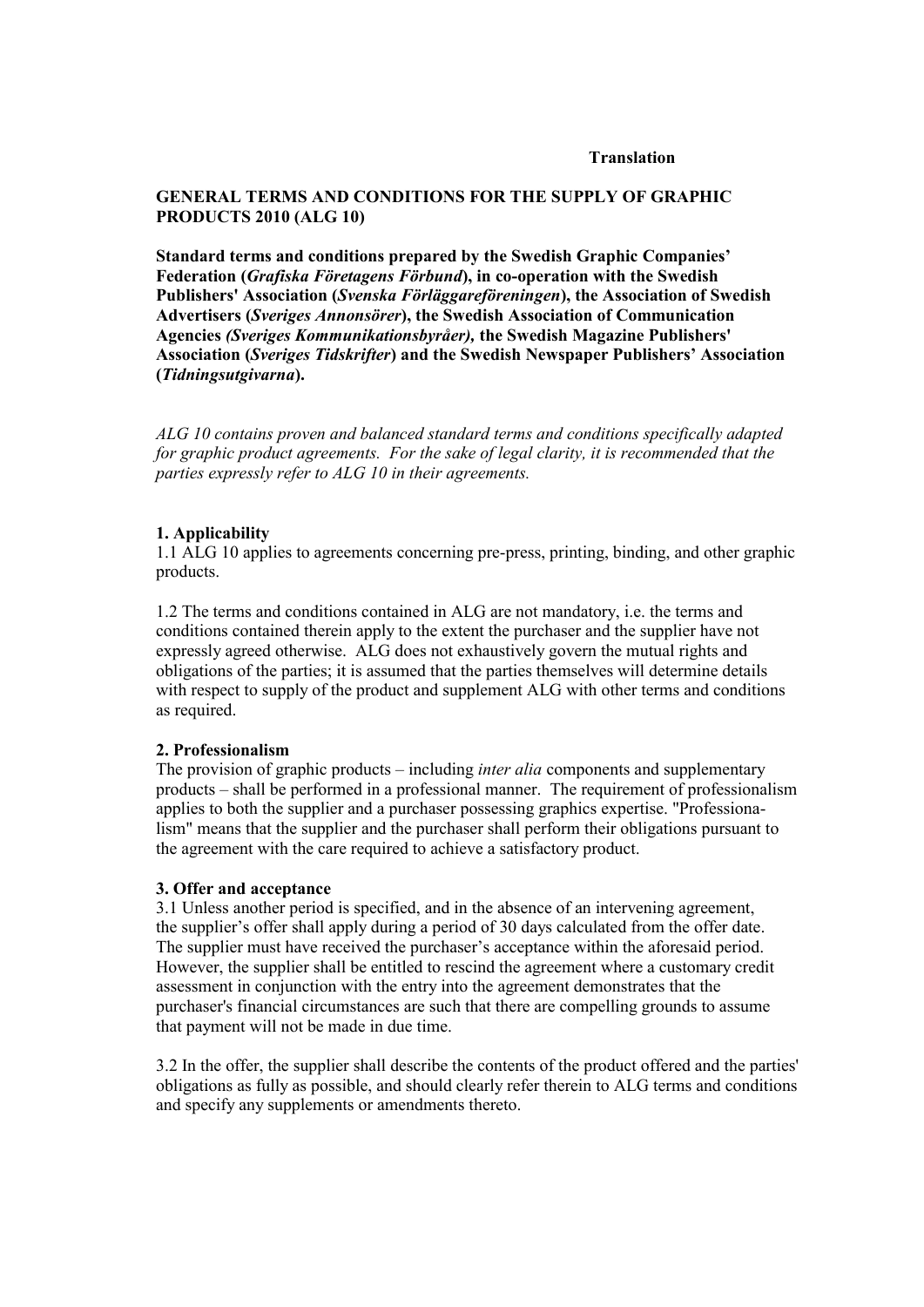## **4. Provision of material**

If the purchaser is to supply digital material or other production material, the supplier shall, through reference to its website or in a separate document, clearly specify in the agreement the requirements that the material has to fulfil. It is the duty of the supplier to indicate the requirements that are specified on the supplier's website at the time the agreement is entered into. If the supplier does not indicate any specific requirements, the purchaser may supply the material in the form deemed to be standard with regard to the graphic product.

# **5. Supplementary products**

Products which are not specified in the parties' agreement and which the supplier does not normally provide in order to satisfy the requirement of professionalism (*supplementary products*), must be agreed separately. This shall apply to, *inter alia*:

a) amendments and other extra work ordered by the purchaser;

b) unforeseen intensification of time schedule caused by late delivery of materials or other delay by the purchaser;

c) modifications and other measures which the supplier is forced to undertake due to the fact that the material provided by the purchaser does not allow the supplier to perform the product in a professional manner.

# **6. Prices**

6.1 The offered or agreed prices shall not include compensation for supplementary products pursuant to section 5. The purchaser must be informed thereof as soon as possible if the supplier intends to charge the customer therefor.

6.2 The price is exclusive of VAT and other public charges. The purchaser shall be liable therefor notwithstanding that such are determined subsequently.

6.3 Unless otherwise agreed, with the exception of return pallets, requisite transport packaging and protective packaging shall be included in the price.

## **7. Delivery and packaging**

7.1 Unless otherwise agreed, deliveries shall take place free the supplier's place of manufacture or storage.

7.2 In conjunction with delivery, the product shall be covered in packaging which protects against foreseeable damage during transportation to, and appropriate storage at, the purchaser.

## **8. Passing of risk and apportionment of costs**

8.1 The supplier shall bear the risk of the product or any entrusted production material being destroyed or damaged prior to the delivery date or, if a delivery date has not been determined, the delivery date of which the purchaser is duly advised. Thereafter, risk shall pass to the purchaser.

8.2 The allocation of liability pursuant to section 8.1 above shall also apply to transportation and costs for, e.g. care, storage, and insurance of the product and entrusted production material.

## **9. Liability for reproduction rights**

9.1 The purchaser and the supplier mutually warrant that they are entitled to use the software required for the graphic products supplied, including for further processing.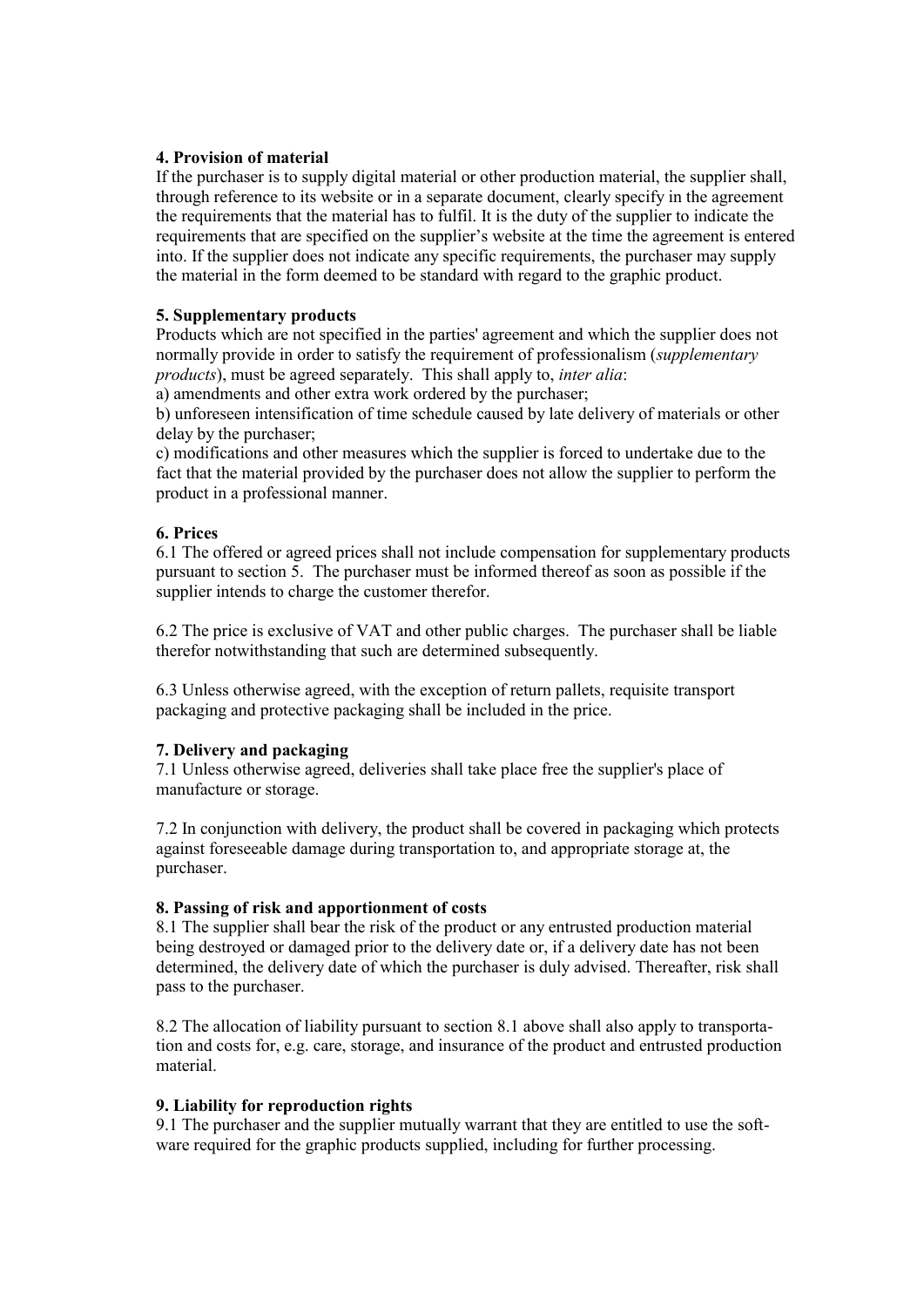9.2 The purchaser warrants to the supplier that there are no legal impediments to the production of reproduction and print media, from originals provided by the purchaser, or against reproducing or duplicating material provided by the purchaser.

9.3 The liability pursuant to sections 9.1 and 9.2 entails that the purchaser and the supplier are obliged to take the legal and other measures on behalf of the other party which are necessary following a claim of infringement by any third party and shall be liable for any damages which may be payable to such third party.

## **10. Subcontractors**

10.1 Unless the purchaser has expressly requested that the supplier supply the products, or such is otherwise evident from the circumstances, the supplier shall be entitled to delegate production of the product, either wholly or in part, to a sub-contractor.

10.2 Where the purchaser or the supplier retains a subcontractor, the retaining party shall be primarily liable to the other party for the performance by subcontractor, as well as the retaining party's other obligations.

# **11. Confidentiality**

11.1 The supplier shall be obliged to observe confidentiality in accordance with the requirements imposed by generally accepted business standards with respect to its business relations with the purchaser and the factual contents of the agreed product. The supplier shall satisfy itself, through appropriate measures, that its own personnel, subcontractors, and the personnel thereof, and third parties which obtain information regarding the operations, comply with the duty of confidentiality.

11.2 Upon request by the purchaser, the supplier shall take the measures to prevent unauthorised third parties from observing the production of the product. In such context, the supplier shall be entitled to compensation for additional costs incurred as a result of such measures, e.g. special procedures or protective devices.

## **12. Offer material**

The supplier shall be entitled to material in digital or other form which the supplier, on its own initiative, has produced and used for the purpose of offers. Unless otherwise agreed, the offeree shall not be entitled, without authorisation, to utilise or cause a third party to obtain such material and shall be obliged, upon request, to return the material to the supplier.

## **13. Return and taking back of production material**

13.1 Following delivery of the product, the supplier shall:

a) return to the purchaser digital or other production material which the purchaser has placed at the supplier's disposal;

b) deliver to the purchaser digital or other production material which the supplier has produced or caused to be produced, provided that the parties have agreed in advance as to the form for delivery, and the terms and conditions thereof.

13.2 Following the delivery date, the supplier shall continue to stock production material as referred to in section 13.1 on behalf of the purchaser for a period of three months, unless otherwise agreed.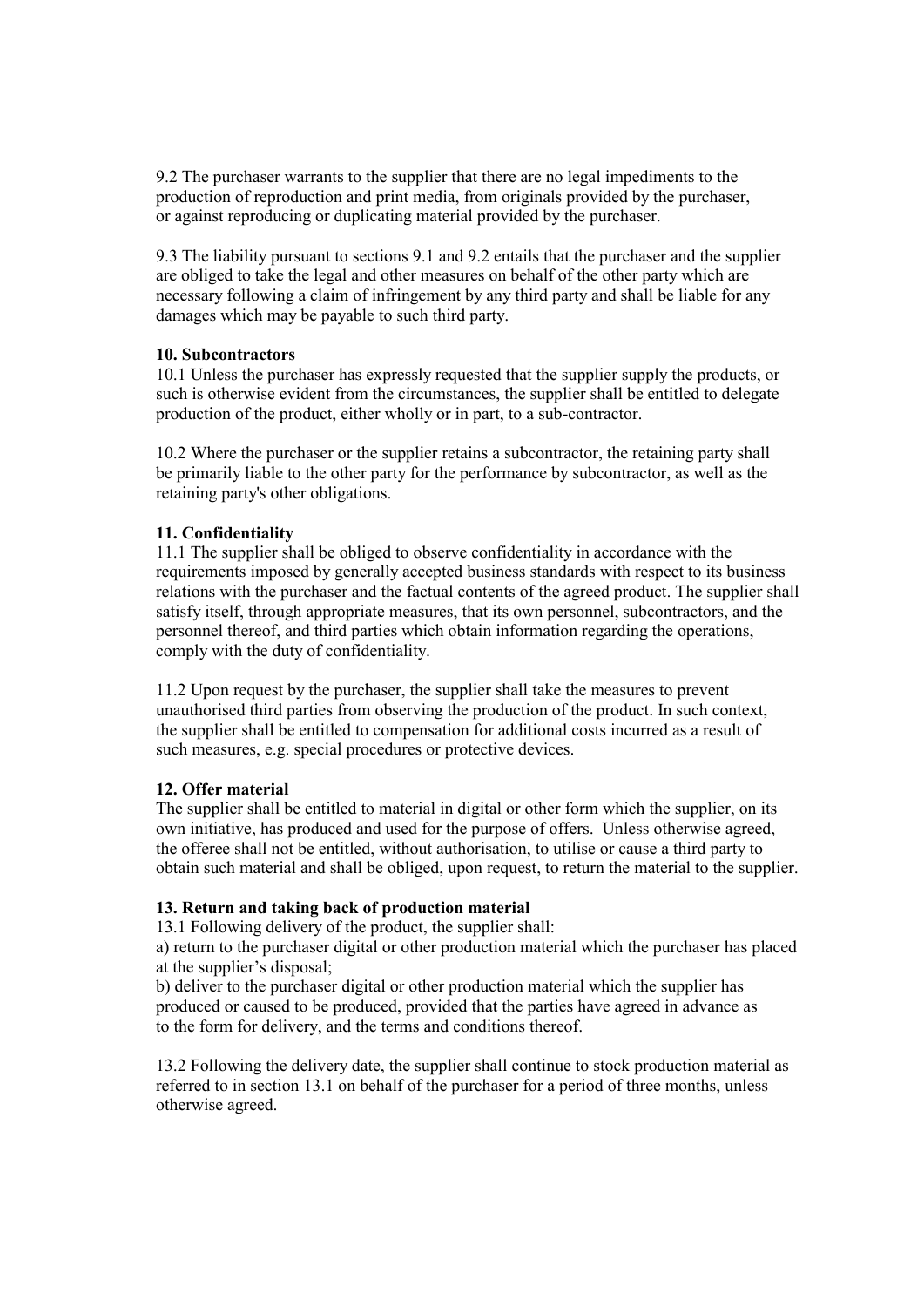### **14. Waste copies**

Any party which further processes a graphic work shall be provided with a sufficient number of extra copies in order to cover normal wastage in conjunction with the processing. Unless otherwise agreed, the party undertaking further processing shall be supplied with extra copies in accordance with the basis for calculation of authorised additional copies set forth in section 24.1, save that a further 100 copies shall be supplied in addition to such calculation norms where editions of less than 3,000 copies are ordered.

### **15. Compulsory and archival copies**

Printers have a statutory obligation under Swedish Law to retain compulsory and archival copies at the expense of the purchaser. If the product supplied by the printer does not constitute the final product, the purchaser is obliged, without having been requested to do so and without delay, to furnish the printer, free of charge, with the copies in the number and form described in the relevant legislation.

### **16. Payment**

16.1 Payment must be made within 30 days from the invoice date.

16.2 Penalty interest on arrears shall be payable in the event of late payment. Unless otherwise agreed, such penalty interest shall be the Bank of Sweden's reference rate as applicable from time to time plus 10 percentage points.

### **17. Provision of security**

17.1 If it is evident that the purchaser's financial circumstances are such that there are compelling grounds to assume that payment will not be made in due time, the supplier shall be entitled to suspend production or to withhold the product on the delivery date pending the provision of satisfactory security by the purchaser. In the event the purchaser fails to provide such security, the supplier shall be entitled to annul the agreement with immediate effect.

17.2 The purchaser shall possess a corresponding right to withhold payment, demand satisfactory security, and annul the agreement where there are compelling grounds to assume that the supplier will be unable to supply the product in due time.

## **18. Lien**

The supplier, as security for performance of the purchaser's obligations, shall have a lien in the product and in all property belonging to the purchaser which the supplier has in its possession. If the purchaser fails to perform its obligations in accordance with this agreement, the supplier shall be entitled to sell the purchaser's property in an appropriate manner, subject to any impediments arising pursuant to law or pursuant to the ALG terms and conditions, and to recover its claim from the sum obtained from the sale.

#### **19. Agreements until further notice**

Agreements until further notice concerning regular or periodically recurring delivery of products which tie-up production and other resources of the supplier, shall be subject to a 3 month period of notice of termination in conjunction with monthly and quarterly work, and subject to a 6 month period of notice of termination in conjunction with weekly and 14 day work, calculated from the end of the calendar month in which notice of termination was given.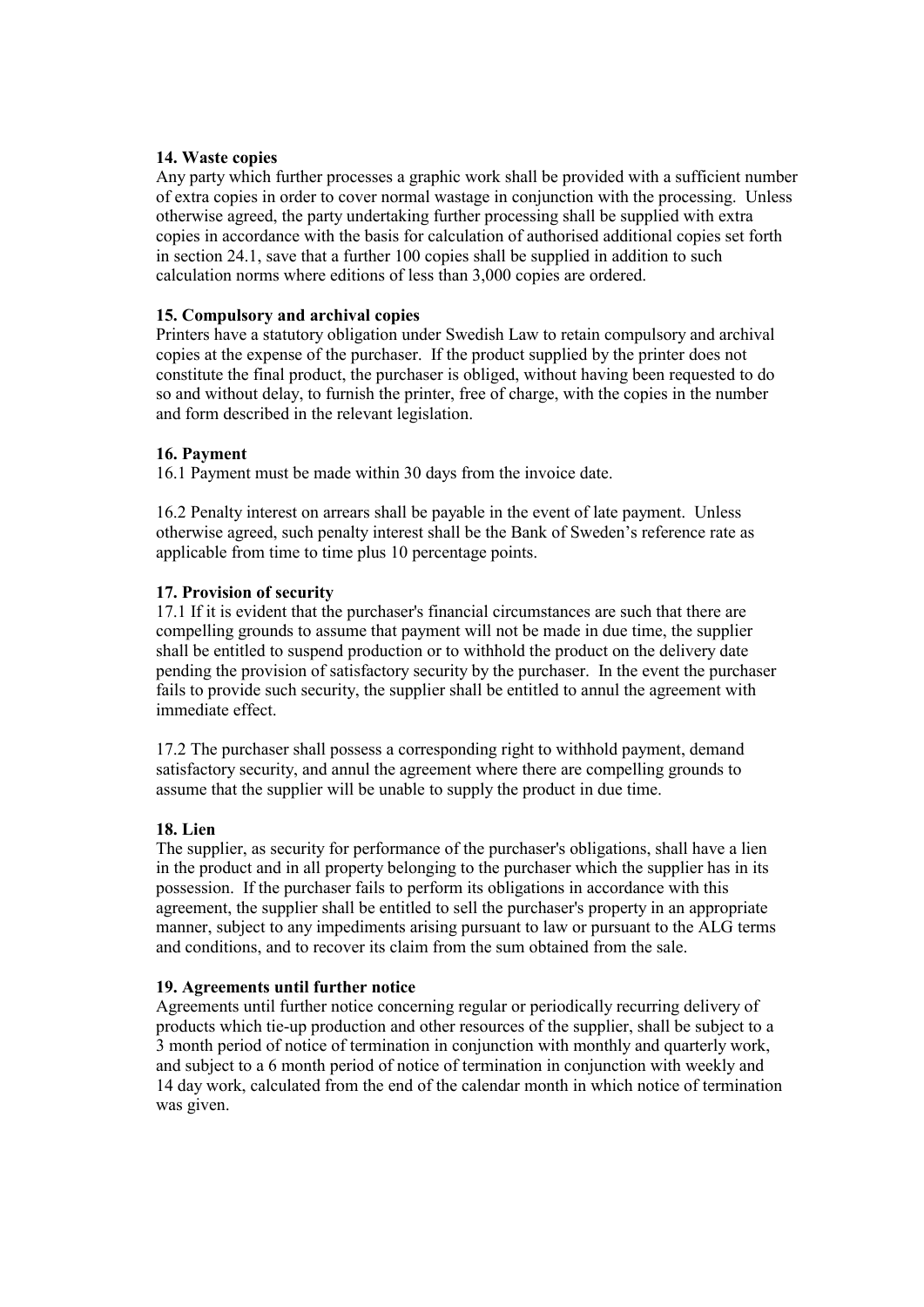## **20. Delay and sanctions**

20.1 In the event the product is not supplied in due time and the delay is not attributable to the purchaser, the purchaser shall be entitled to compensation for direct costs incurred as a result of the delay. In addition, the purchaser shall be entitled to annul the agreement with immediate effect, provided:

a) the purchaser made it clear to the supplier at the time of entering into the agreement that delivery must be made punctually on the agreed date; or

b) it is clear from the agreement, or other circumstances of which the supplier is aware that the product is of no use to the purchaser after a certain date and that delivery has not been made prior thereto.

20.2 In the event the purchaser fails to provide materials, or fails to perform any other measures agreed upon in due time, the supplier shall be entitled to compensation for direct costs incurred as a result of the delay. In the event the delay results in significant inconvenience for the supplier, the supplier shall also be entitled to annul the agreement.

20.3 The purchaser shall be notified immediately in the event the supplier considers that it is probable that the time for delivery cannot be met. The notice shall state the reason for the anticipated delay and the date upon which delivery can take place. In the event the delay results in the product being of no use to the purchaser, the purchaser shall be entitled to annul the agreement in accordance with section 20.1.

20.4 The aforesaid notice obligation shall apply to the purchaser with respect to anticipated delays in the supply of materials or performance of other measures. In the event the delay results in significant inconvenience for the supplier, the supplier shall be entitled to annul the agreement in accordance with section 20.2.

## **21. Quality defects**

21.1 *Quality defects* means deviations and variations relating to the nature of the product and the qualities thereof which, according to a professional assessment, do not merely constitute minor deviations or minor variations from samples, originals, or suchlike, or from the agreement between the parties, including the ALG terms and conditions, or which may otherwise be deemed to have been agreed, taking into consideration the type and nature of the product.

21.2 The following shall not be deemed to constitute quality defects:

a) deviations which are due to the purchaser's failure to perform its obligations pursuant to the agreement, e.g. the supply of erroneous material or failure to order modifications or rectifications;

b) that the final product contains defective copies is below 0.5 per cent of the number ordered as regards printing, and 0.5 per cent as regards further processing.

## **22. Remedies in the event of quality defects**

22.1 The supplier shall rectify defects in the product through repair or re-delivery. Rectification shall take place with the urgency demanded by the circumstances. In addition, the purchaser shall be entitled to compensation for direct costs.

22.2 In the event the product can be used for its purpose notwithstanding the defect (*minor defect*), the supplier shall be entitled, instead of rectification, to make a price reduction which corresponds to the significance of the defect, provided the costs of rectification clearly exceed the significance of the defect.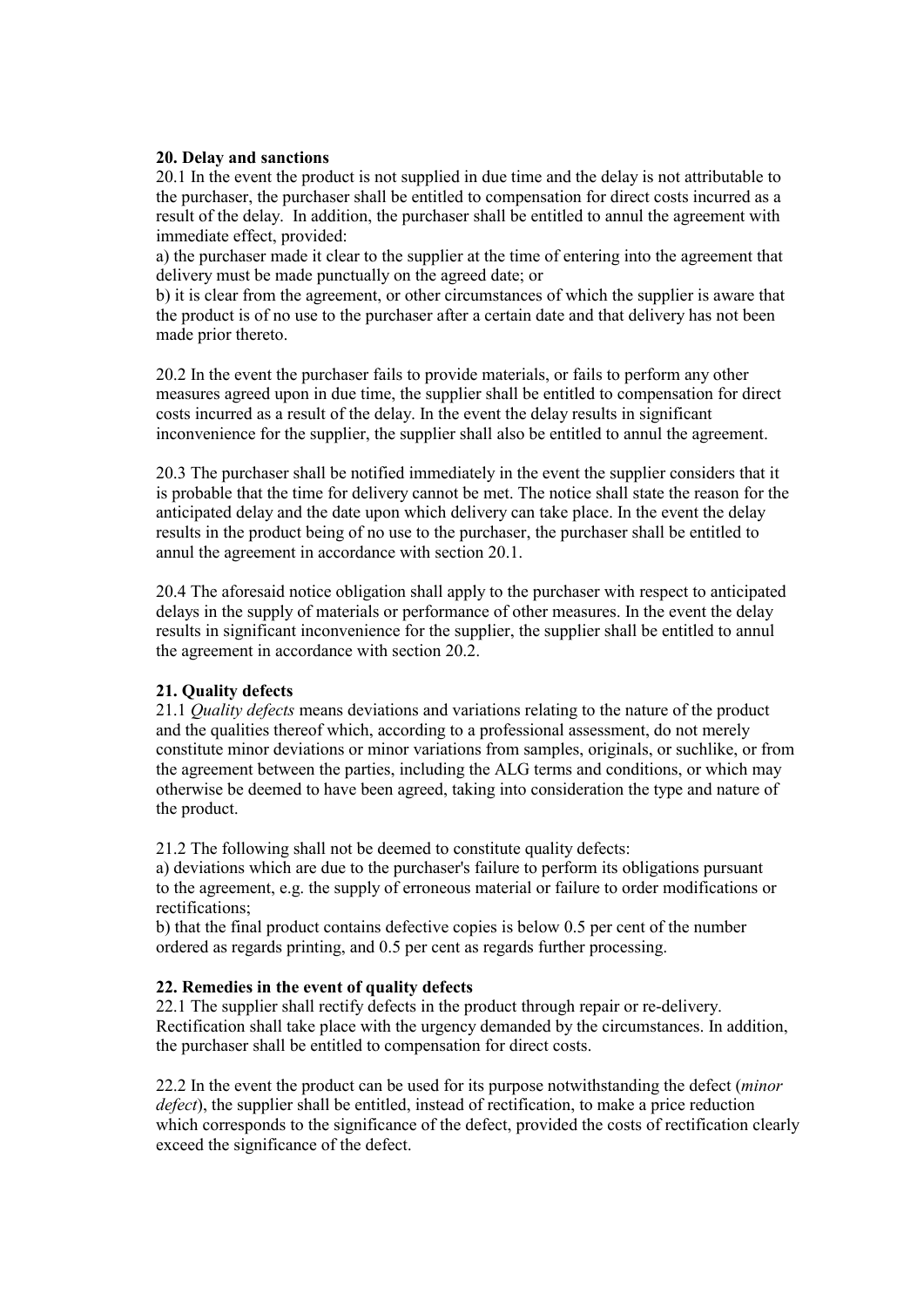22.3 In the event the product cannot be used for its purpose due to the defect (*serious defect*) and rectification of the defect would result in a delay which would render the product of no use to the purchaser, the purchaser shall be entitled to annul the agreement with immediate effect instead of demanding rectification and shall thereupon be entitled to compensation pursuant to section 20.1.

22.4 When assessing whether a defect is of a minor or serious nature, the graphic nature and character of the product including, *inter alia*, the quality level, design and execution, and the intended use and value will be specifically taken into account.

# **23. Further processing defects**

In the event a defect occurs during the further processing of a product at a supplier, the party that ordered the further processing shall be entitled, vis-à-vis said supplier, to claim for the consequences of such defects pursuant to sections 22.1-3 as regards the entire product, provided, however, that said consequences shall be modified to the extent the purchaser or any third party for which the purchaser is liable is jointly liable for the defect.

# **24. Quantity deviations**

24.1 Unless otherwise agreed, shortage in the quantity supplied to the final purchaser shall be deemed to constitute a defect. Unless otherwise agreed, overs of 8 per cent for quantities less than 20,000, of 4 per cent for 20,000-50,000, and of 2 per cent for quantities exceeding 50,000, shall be accepted.

24.2 The price offered by the supplier for run on 1,000 copies shall apply to authorised overs. No payment shall be made for unauthorised overs exceeding the amount agreed upon.

# **25. Remedies in the event of shortage**

In the event of shortage not agreed to, the provisions of section 22.1 concerning the supplier's rectification obligation shall apply. In the event of minor shortage, the provisions of section 22.2 concerning price reduction shall apply, whereupon the reduction shall be made on the basis of the price offered by the supplier for run on 1,000 copies. In the event of serious shortage, the provisions concerning annulment in section 22.3 and compensation in section 20.1 shall apply.

## **26. The supplier's right of rectification**

In conjunction with quality defects and quantity deviations, the supplier shall be entitled, at its own expense, to remedy the defect or deficiency, provided such can occur without serious inconvenience for the purchaser. The party undertaking further processing shall possess a corresponding right of rectification.

## **27. Liability for defects in production material**

27.1 The purchaser shall be liable for quality defects and quantity deviations which are caused by defects in digital or other production material supplied by the purchaser or which arise during the transfer of such material.

27.2 Where the supplier, in the course of a professional check of production material supplied by the purchaser prior to or during production, discovers that said production material is defective or cannot be used for its intended purpose, the supplier shall inform the purchaser thereof without delay and request the purchaser's instructions. The purchaser is obliged to remain available throughout the production period, which will be agreed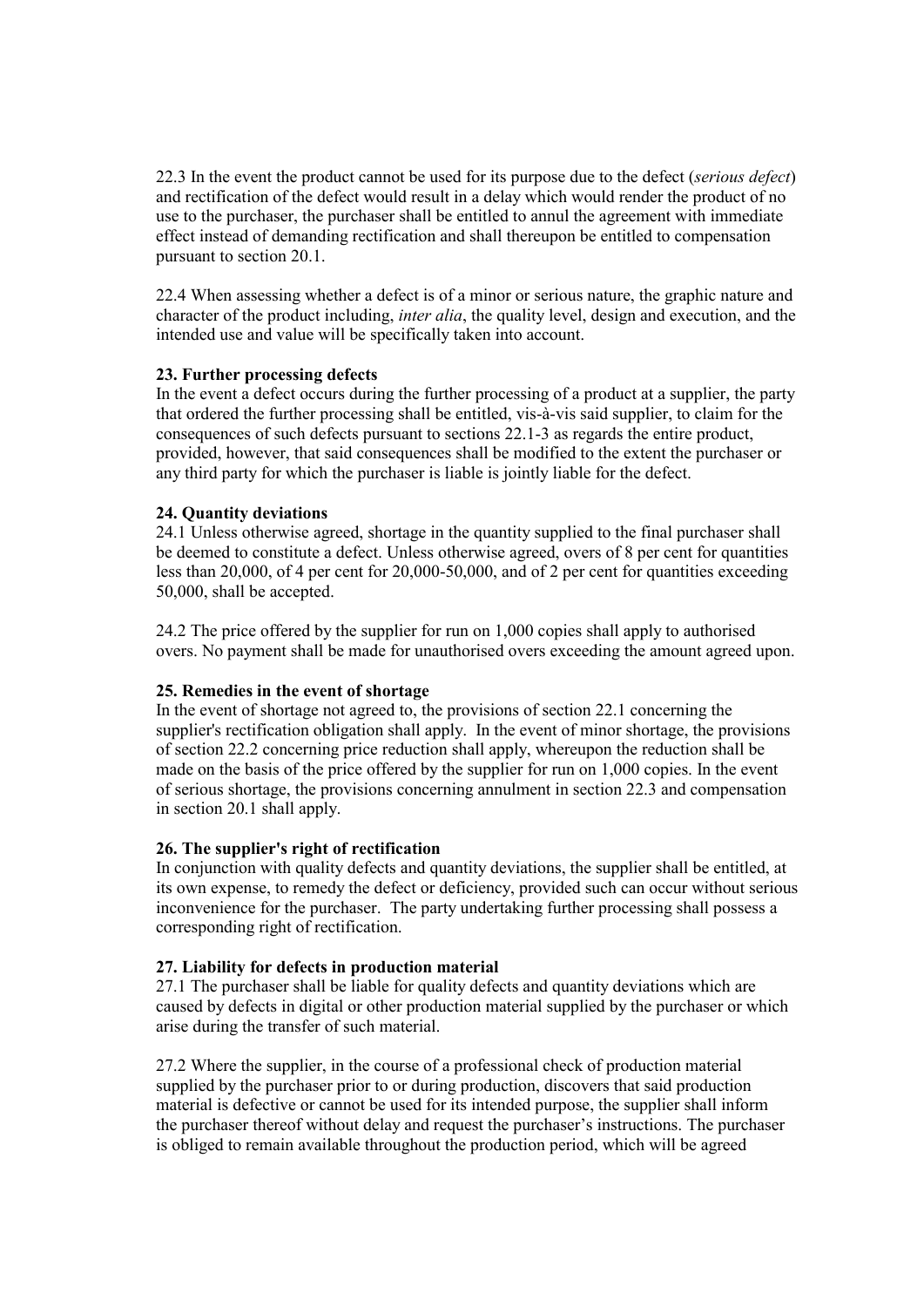between the supplier and the purchaser. If the supplier has failed to discharge its obligation to provide information, the purchaser shall be entitled to compensation pursuant to section 20.1 in the event of a delay and section 22.1 in the event of defects in the product.

27.3 In the event the supplier discovers that the product is defective or cannot be used for its intended purpose as referred to in section 27.2, the supplier shall be entitled to suspend production immediately and to compensation for direct costs resulting from the suspension.

27.4 The supplier shall be liable for damage caused to the purchaser's material during the production. The purchaser shall be liable in a corresponding manner for damage to the supplier's materials.

## **28. Complaints**

28.1 Complaints regarding invoices shall be made without delay following receipt.

28.2 Complaints regarding delay shall be made without delay upon the purchaser becoming aware of the delay.

28.3 Complaints regarding defects in the product shall be made without unreasonable delay following receipt. What constitutes unreasonable delay shall be determined taking into account the nature and scope of the product.

28.4 Complaints pursuant to section 28.1-3 must contain information concerning the subjects of the complaint. The complainant must submit its detailed claims within a reasonable time thereafter.

## **29. Force majeure**

Where performance cannot be carried out in accordance with the agreement as a consequence of circumstance outside the supplier's control, which the supplier could not reasonably have foreseen at the time of entering into the agreement, the supplier will be discharged from liability for compensation and other remedies. The same applies, *mutatis mutandis,* to the purchaser. If performance is prevented for more than two months, the supplier and the purchaser respectively shall be entitled to terminate the agreement by written notice.

## **30. Limitation of liability and damages**

30.1 The supplier's obligation to compensate the purchaser shall only apply to direct losses, unless the supplier has been grossly negligent. With the exception of the provisions of section 23, the compensation amount shall be limited to the price of the product.

30.2 Direct loss for the purchaser includes, *inter alia,* costs for examination of the product, extra storage and transportation costs, additional telecommunications and travelling expenses, repairs costs and other rectification measures, price differences upon the purchase of replacement goods from other suppliers, costs for overtime work, and costs for services provided by independent companies.

30.3 The purchaser's obligation to compensate the supplier shall be subject to the same limitations as for the supplier's corresponding obligation pursuant to section 30.1.

30.4 Direct loss for the supplier includes, *inter alia,* costs for examining defects in materials supplied by the purchaser, additional telecommunications and travelling expenses, costs for